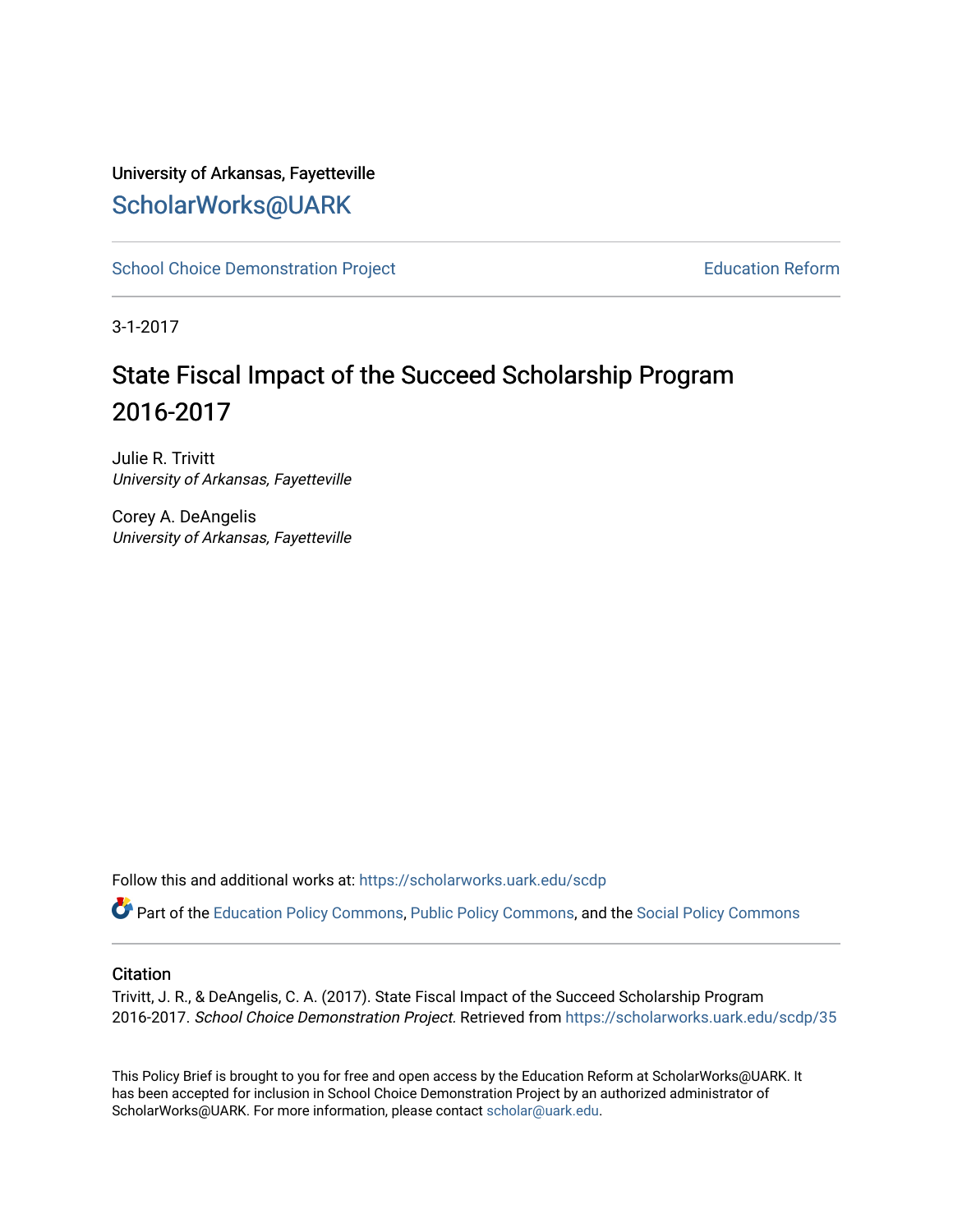

# **Policy Brief**

### **State Fiscal Impact of the Succeed Scholarship Program 2016-2017**

Julie R. Trivitt, Ph.D.

Corey A. DeAngelis

March 24, 2017

SCDP Policy Brief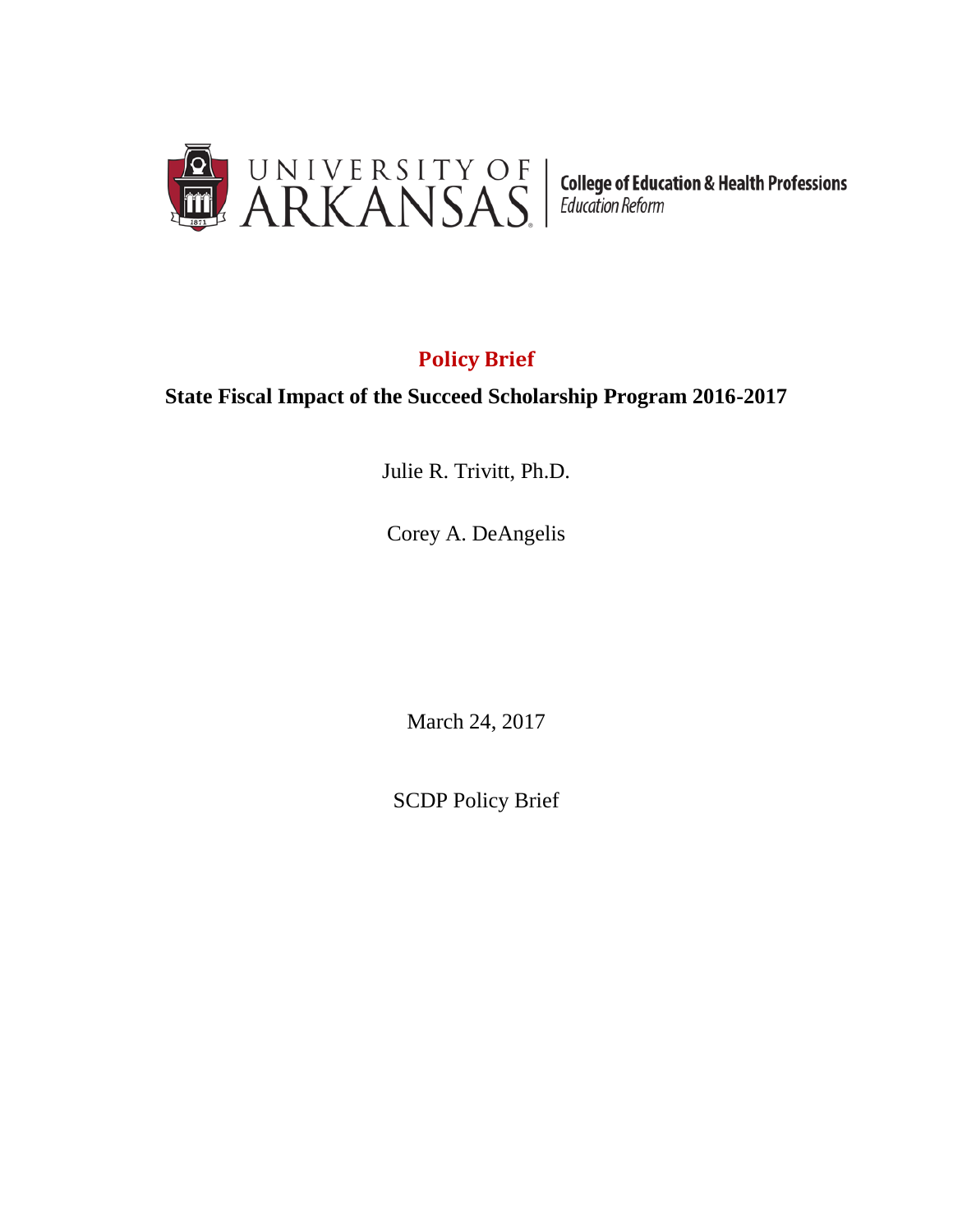Arkansas passed House Bill 1552 in the spring 2015 legislative session, creating the Succeed Scholarship Program. This program allows students with disabilities to receive state funding for private school tuition up to the full foundation funding amount.

For a brief synopsis of the nuts and bolts of the Succeed Scholarship Program (SSP) and how it is likely to affect students, see the brief released by the Office of Education Policy in January of this year which can be found here: [http://www.officeforeducationpolicy.org/the-succeed-scholarship-program-a-voucher](http://www.officeforeducationpolicy.org/the-succeed-scholarship-program-a-voucher-for-arkansas-students-in-special-education/)[for-arkansas-students-in-special-education/](http://www.officeforeducationpolicy.org/the-succeed-scholarship-program-a-voucher-for-arkansas-students-in-special-education/)

This report will address the fiscal impact of the SSP for the 2016-17 school year, the first year the program is available for students. As of February 2017 there were 22 students from 13 districts using the program to attend one of the 17 accredited private schools currently participating in the program. For 20 of the students we know which public school district he/she attended in 2015-16. All students must be attending a public school, relocating from out of state, or be members of an active duty military family in order to participate in the program. To estimate the fiscal effect of the program we compare the additional funding the local district would have received from the state if the SSP did not exist and compare it to the tuition cost covered thru the SSP. The difference is the net fiscal effect on the state.

In Arkansas, as in most states, public schools are funded by a combination of local, state and federal funds. Arkansas uses a funding matrix to determine the foundation funding per student each district should receive. This is the maximum amount that can be paid as tuition in the SSP and is equal to \$6,646 for the 2016-17 school year. The local district generates revenue based on the local property tax base, and the state provides whatever additional revenue is needed to get the district up to the foundation funding level. The state then provides additional categorical funding for students who are English language learners, alternative learning environments, and those eligible for free or reduced price lunches through the national school lunch program. The state also provides additional funding for districts who have enrollment fluctuations from year to year.

When a student leaves the public school to attend a private school, the local property tax base does not change, so the local revenue is also unchanged. However, the district has fewer students to educate, so the local revenue is spread out over fewer students and local funding per student increases. This reduces the need for state foundation funding for all students. Once this is combined with the categorical funding, which is based on student enrollment, the savings to the state frequently exceed the foundation funding amount when district enrollment changes by only one student. We use the Arkansas School Finance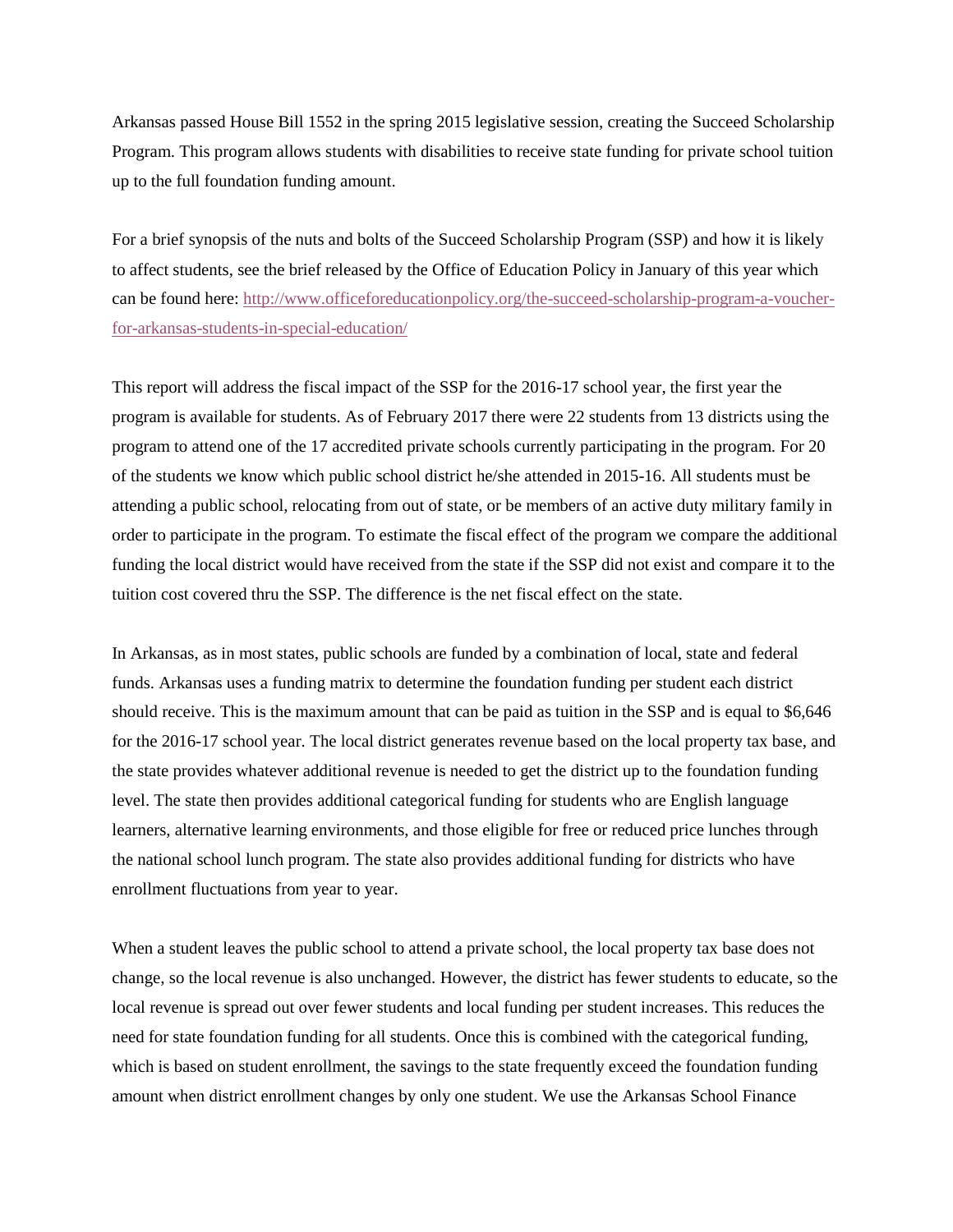Manual for 2015-2016<sup>1</sup> and the Annual Statistical Report for the 2014-2015 academic year<sup>2</sup> to estimate how much additional state funding each district in the state would require if it had one more student attending this year. (This should be lower than actual cost savings since they are for the previous academic year and the funding amounts tend to increase each year). This is a unique amount for each district based on the ability to generate local property tax revenue and characteristics of the student population. Each student using the SSP is assumed to be a representative student of the district, meaning they take on the district averages as far as propensity to be an English language learner, participate in national school lunch program, or be educated in an alternative learning environment. The average state funding no longer needed when one representative student leaves the district is \$7,511, but varies considerably based on the local revenue and student characteristics. The minimum is \$361, the maximum is \$10,831 and the median is \$7,517. Table 1 gives summary statistics of the annual cost savings per representative student. While there are extreme high and low values, 90 percent of all districts would receive between \$6,969 and \$9,138 in additional education funding from the state for each additional representative student enrolled in the district.

| <b>Table 1: Summary Statistics of Additional State</b><br><b>Funding For Each Additional Student</b> |                      |                      |  |  |
|------------------------------------------------------------------------------------------------------|----------------------|----------------------|--|--|
|                                                                                                      | <b>All Districts</b> | <b>SSP Districts</b> |  |  |
| Average                                                                                              | 7,511                | 8,009                |  |  |
| <b>Minimum</b>                                                                                       | 361                  | 6,921                |  |  |
| <b>5th Percentile</b>                                                                                | 6,968                |                      |  |  |
| 10th Percentile                                                                                      | 7,018                |                      |  |  |
| 25th Percentile                                                                                      | 7,141                |                      |  |  |
| <b>50th Percentile</b>                                                                               | 7,518                |                      |  |  |
| 75th Percentile                                                                                      | 8,020                |                      |  |  |
| <b>90th Percentile</b>                                                                               | 8,656                |                      |  |  |
| 95th Percentile                                                                                      | 9,138                |                      |  |  |
| <b>Maximum</b>                                                                                       | 10,832               | 8,82                 |  |  |

 $\overline{\phantom{a}}$ <sup>1</sup> Retrieved from:

http://www.arkansased.gov/public/userfiles/Fiscal\_and\_Admin\_Services/Publication%20and%20reports/Arkansas School Finance Manual/Arkansas School Finance Manual FY16.pdf

<sup>2</sup> We use data from the 2014-15 annual statistical report since it was the most recent data available. Because expenditures rise each year, our estimates are a lower bound of the actual program savings. Retrieved from: http://www.arkansased.gov/divisions/fiscal-and-administrative-services/publication-andreports/report\_categories/annual-statistical-reports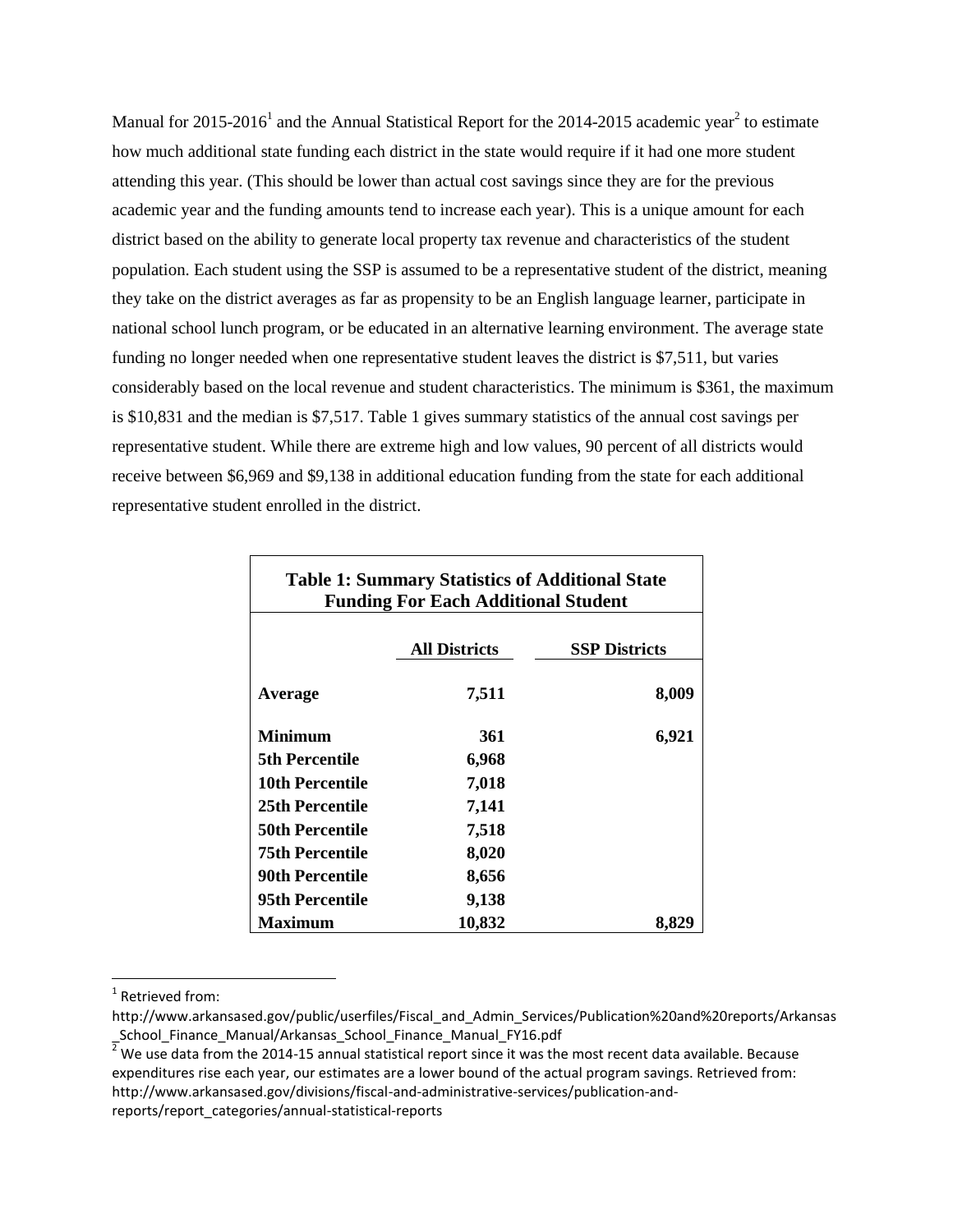Relative to all districts in the state, the subset of districts that have students using the SSP have a slightly higher mean of \$8,009 in additional funding per representative student and less variation. However, the minimum value among this group is less than the  $5<sup>th</sup>$  percentile and the maximum value is between the 90<sup>th</sup> and 95<sup>th</sup> percentile in the state overall, so the set does include districts from the lower and upper ends of the distribution in regards to financial support from the state. We will use just the information specific to the SSP districts to estimate the education funding no longer needed due to this program.

Of course, the education funding is not needed in the public districts because a tuition voucher for a private school is provided instead, which represents a cost to the state. We do not have information on specific tuition costs for each student, so we assume each receives the foundation funding amount, which is the maximum allowable under the program. This intentionally causes our estimates to be conservative and less likely to find a positive net fiscal impact. For the 2016-17 academic year, the foundation funding amount is \$6,646. Table 2 below shows the estimated fiscal impact of the Succeed Scholarship Program for 2016-2017.

|                                       | <b>Additional</b><br><b>District</b><br><b>Funding</b><br><b>Avoided</b> | <b>Number</b><br><sub>of</sub><br><b>Students</b> | <b>Total</b><br><b>Saved</b> |
|---------------------------------------|--------------------------------------------------------------------------|---------------------------------------------------|------------------------------|
| District 1                            | 8,311                                                                    | $\overline{\mathcal{A}}$                          | 33,244                       |
| District 2                            | 8,829                                                                    | 1                                                 | 8,829                        |
| District 3                            | 8,240                                                                    | $\mathfrak{2}$                                    | 16,480                       |
| District 4                            | 7,257                                                                    | $\mathbf{1}$                                      | 7,257                        |
| District 5                            | 8,180                                                                    | $\overline{2}$                                    | 16,360                       |
| District 6                            | 8,234                                                                    | $\mathbf{1}$                                      | 8,234                        |
| District 7                            | 8,364                                                                    | 1                                                 | 8,364                        |
| District 8                            | 7,134                                                                    | 1                                                 | 7,134                        |
| District 9                            | 7,651                                                                    | $\mathbf{1}$                                      | 7,651                        |
| District 10                           | 6,921                                                                    | 1                                                 | 6,921                        |
| District 11                           | 8,180                                                                    | $\overline{2}$                                    | 16,360                       |
| District 12                           | 8,728                                                                    | $\overline{2}$                                    | 17,456                       |
| District 13                           | 8,094                                                                    | $\mathbf{1}$                                      | 8,094                        |
| Other (state average)                 | 7,511                                                                    | $\overline{2}$                                    | 15,022                       |
| <b>Total District funding avoided</b> |                                                                          | 22                                                | \$177,406                    |
| <b>Private tuition voucher</b>        | $(\$6,646)$                                                              | 22                                                | $(\$146,212)$                |
| Net savings to state                  |                                                                          |                                                   | \$31,194                     |
| Net savings per student               | \$1,418                                                                  |                                                   |                              |